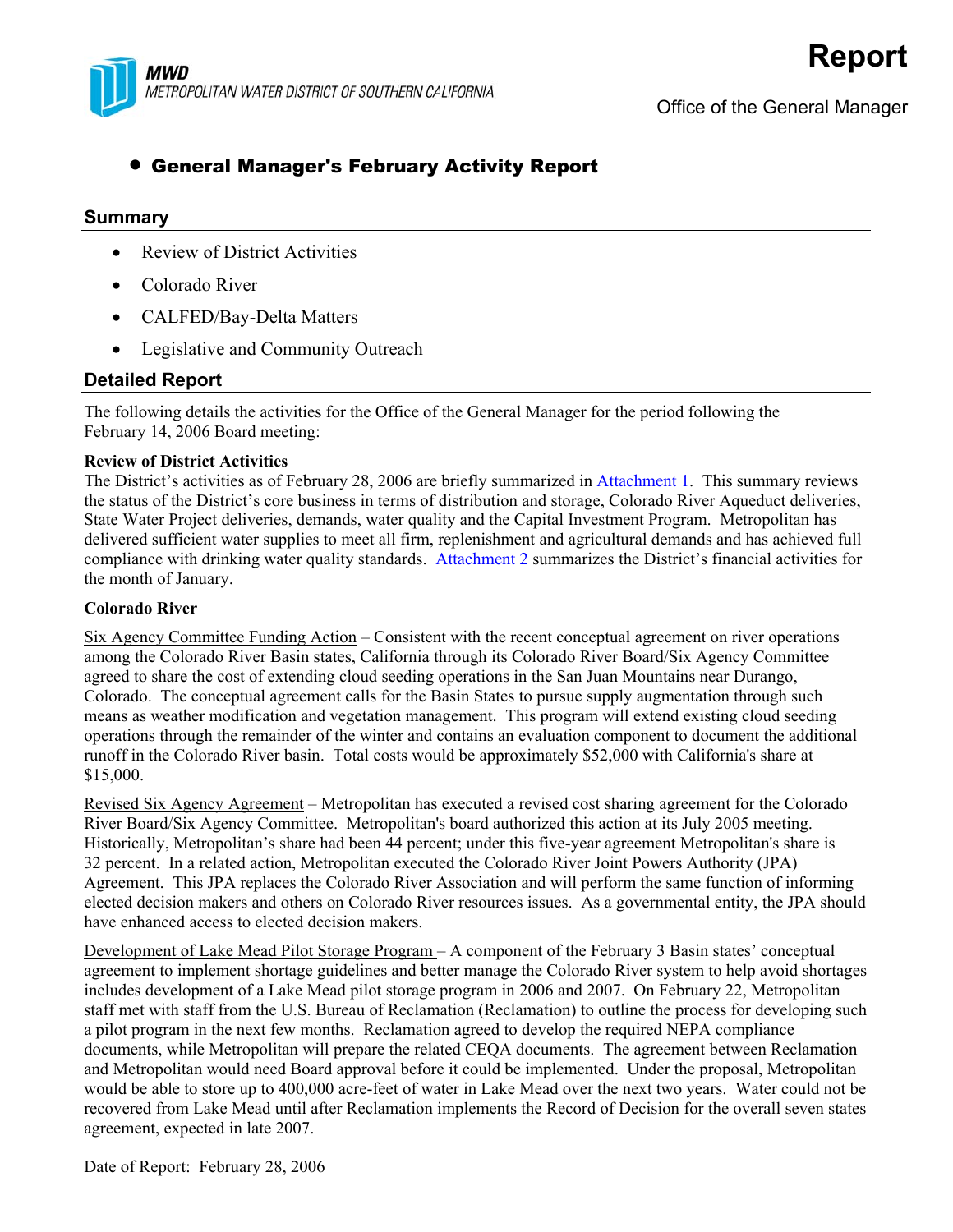Presentation to Palo Verde Economic Conference – Metropolitan staff member Bill Hasencamp was the guest speaker at the Palo Verde Community Outlook Conference held in Blythe on March 2. The conference, organized by the Blythe Area Chamber of Commerce, is held each year to provide community leaders an overview of activities of economic interest to the Palo Verde Valley. Mr. Hasencamp provided an overview of the recent Basin states' Agreement and Metropolitan's outlook for managing its Colorado River supplies in the future.

# **CALFED/Bay-Delta Matters**

South Delta Improvements Program – Metropolitan's participation in the activities of the South Delta Improvements Program included:

- Coordinated with the State Water Contractors (SWC) and submitted technical comments to the Department of Water Resources (DWR) and Reclamation for their Draft South Delta Improvements Program Environmental Impact Report/Statement (EIR/S.) The SWC reviewed the EIR/S and have found it to provide a good description of the project and its potential environmental impacts.
- Continued collaborative efforts with the South Delta Water Agency in combined flow and salinity management issues related to the South Delta Improvements Program and the San Joaquin River.
- Participated in negotiations related to potential water quality impacts to Contra Costa Water District under the South Delta Improvements Program.

**Bay-Delta Outreach Activities** – A final effort was made to obtain comments on the South Delta Improvements Program. Metropolitan coordinated the submittal of over 30 letters of support from agencies, businesses, and other groups within its service area. In addition, Metropolitan's outreach resulted in supporting testimony by 18 speakers at the public hearing in Los Angeles, three times the number in opposition. Also, Metropolitan staff has provided presentations on levee vulnerability and options for addressing the problem at the request of several organizations, including the Southern California Water Committee.

**Levees Program/Delta Risk Management Study** – DWR, along with Metropolitan and other stakeholders, are actively participating in the development of a Delta Risk Management Strategy to address management strategies to minimize threat of and consequences of levee failures in the Delta, and to prioritize and direct funding to minimize water quality/water supply threat to export water supplies. Metropolitan was appointed as a member of a Steering Committee to give guidance to DWR in development of this plan. Metropolitan staff is also helping to guide development of shorter-term emergency preparedness strategies to assure freshwater delivery to export pumps and minimize salinity intrusion in the event of major levee failures; and long-term strategies to modify land management practices, minimize subsidence and improve levees at islands in the western and central Delta for more effective emergency response.

# **Legislative and Community Outreach**

# Sacramento

The future of the CALFED program is anticipated to be a key legislative issue this year. The Administration is expected to develop language to essentially eliminate the California Bay/Delta Authority in favor of shifting the staff of the CALFED program to the Resources Agency, establishing a policy council comprised of key state and federal entities and shifting some oversight responsibilities to the California Water Commission. Metropolitan staff will continue to engage in relevant meetings and hearings regarding the revamping of CALFED implementation.

Over the past several weeks, relevant policy committees conducted oversight hearings to review the various elements of the Governor's infrastructure proposal. With respect to the water component of the financing proposal, the Senate Natural Resources and Water Committee held several hearings focused on proposed bondfunded state water investments, bond-funded integrated regional water management plans and the highly controversial "capacity charges" on retail water customers to fund a "water resources investment fund."

Metropolitan staff continues to monitor infrastructure-related developments and will work to develop information for the upcoming March 7 board workshop on infrastructure financing policy principles.

Date of Report: February 28, 2006 2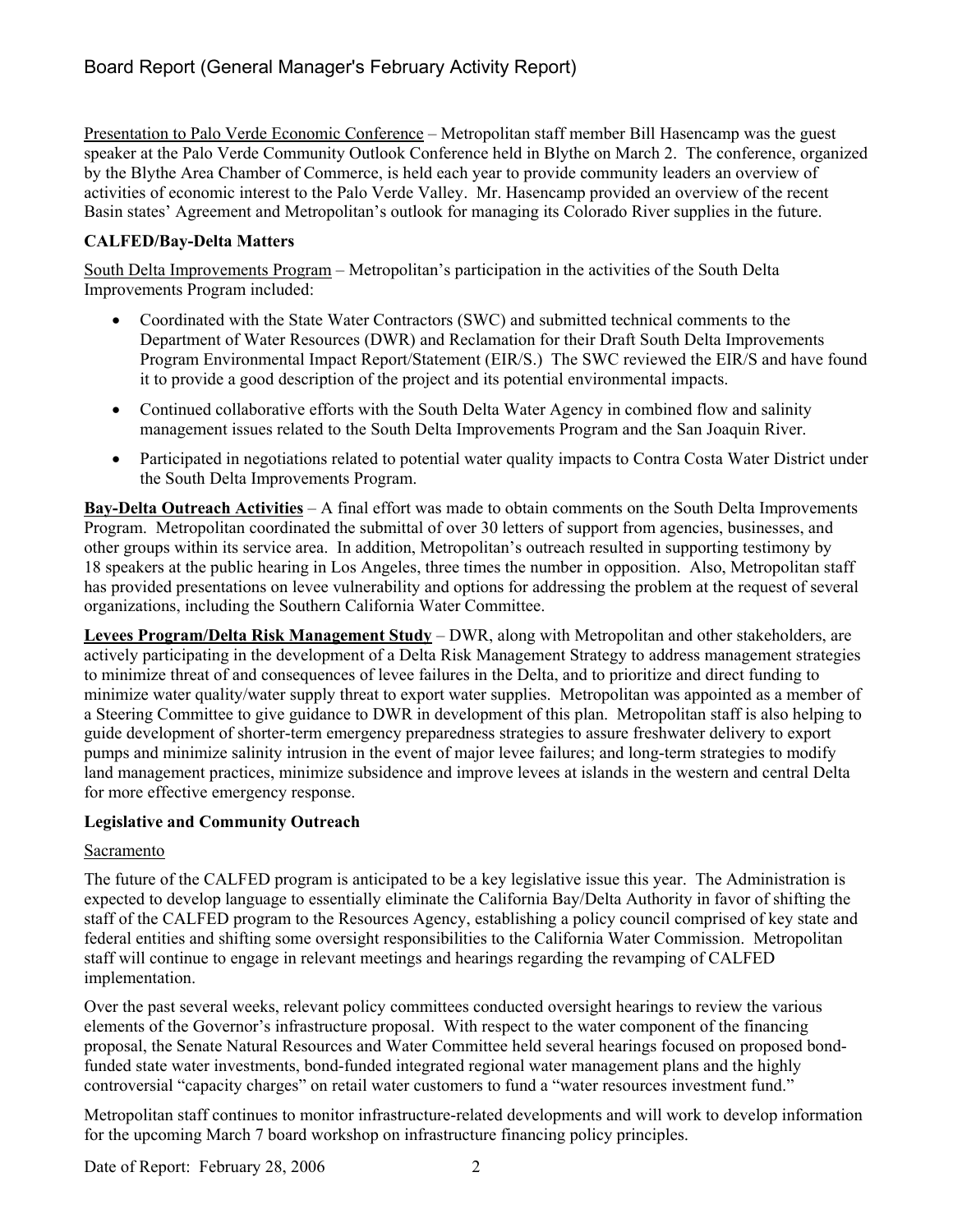In addition to infrastructure financing, other legislators are heavily engaging in flood control issues via legislation including Assembly Water, Parks and Wildlife Committee Chair Lois Wolk (D-Davis). Wolk's measure, AB 1899, would require proof of flood protection adequacy as a condition of approval of land development. Additionally, Assemblymember Dave Jones (D-Sacramento) is pursuing legislation to mandate flood insurance for homeowners living in floodplains with less than 200-year protection.

Given the Governor's veto of SB 820 (Kuehl) – a wide-ranging bill which would have enhanced surface water and groundwater use reporting in the state - Senate Natural Resources and Water Committee staff continue to consider follow-up legislation pertaining to water use and water planning. In large part, committee staff is focusing on potential improvements to state law pertaining to urban water management plans (UWMPs).

On a related note, the Long Beach Water Department is sponsoring SB 1242 by Sen. Alan Lowenthal (D-Long Beach), which seeks to streamline the preparation of future UWMPs. Metropolitan staff continues to work with Long Beach and other member agencies to discuss the bill's current and potential language.

# Washington, D.C.

Congress actively began its session the week of February 6, with Congressman John Boehner (R-Ohio) as the newly elected Majority Leader of House. This will likely be a short legislative year due to fall elections. Among the issues to be discussed this session is the Water Resources Development Act, which passed the House last year. The Senate version remains pending. A lengthy conference period is anticipated, with major add-ons for the Louisiana Coastal Estuary Restoration and upgrades for New Orleans Levee system. It is also expected that Northern California Delta Levee system will be added on in conference.

# Regional

On February 9, staff conducted a quarterly meeting with 15 member and retail agency representatives. The focus of the meeting in addition to program and event networking was to present and discuss the new Education Strategic Plan to the members and to distribute the complete narrative document for their review and input over the next few weeks. Additionally, the San Diego County Water Authority was the featured agency presenting a new history collaboration that integrates water, and their new assembly program, RazzleBamBoom.

On February 28, staff presented the overview of the new Strategic Plan to the Education and Outreach Committee. They also distributed to the committee, all other directors, member agency managers and education coordinators, the narrative version for their review and feedback during the month of March. The plan will set the overall direction and course for Metropolitan's education programs for the next three to five years. Staff also met to allocate various segments of the plan's further development to individual staff persons.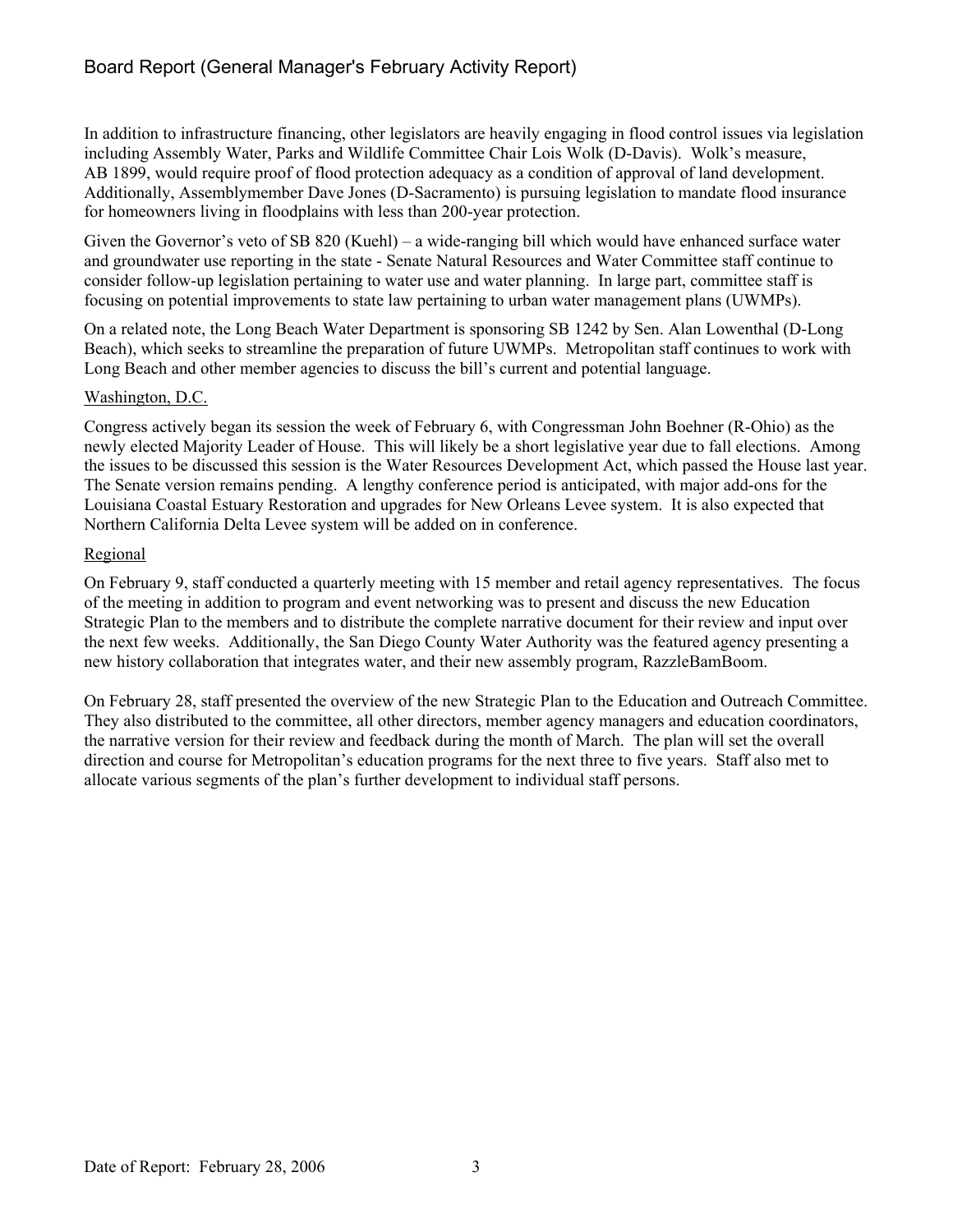

# **Review of District Activities Attachment 1 February 28, 2006**

# **WATER**

#### **Actions**

- CRA Continue with a three-pump flow.
- Blends Maintained a 60 percent blend at Weymouth and Diemer and 55 percent at Skinner.

# **Distribution and Storage**

|               | <b>Current Storage</b> | <b>EOM Forecast</b> |
|---------------|------------------------|---------------------|
| Lake Mathews: | 139.300                | 138.200             |
| Lake Skinner: | 38,900                 | 34,000              |
| DVL           | 801,600                | 804.000             |

- Deliveries to the DWCV Advance Delivery Account at Whitewater and Mission Creek are off due to higher than normal February demands.
- All replenishment, including SWP water, CRW and blends of the two, remain available pending system capacity. In-lieu replenishment in the Central Pool is scheduled to shut off by February 27, 2006, in preparation for the Sepulveda Feeder/Jensen shutdown.
- The following replenishment and conjunctive use deliveries continue.

| Agency                 |                             | Connection        | CFS |  |  |  |
|------------------------|-----------------------------|-------------------|-----|--|--|--|
| <b>Replenishment</b>   |                             |                   |     |  |  |  |
|                        | Foothill                    | FM-01 (injection) | 2   |  |  |  |
| <b>Direct</b>          | <b>Inland Empire</b>        | CB-11/13/14/15/59 | 65  |  |  |  |
|                        | Central Basin               | CENB-28           | 75  |  |  |  |
|                        |                             | CENB-48           | 100 |  |  |  |
|                        | <b>USGMWD</b>               | USG-SGP           | 250 |  |  |  |
| In-lieu                | Eastern MWD                 | EM-14/19          | 45  |  |  |  |
|                        | Long Beach<br>Orange County | LB-08             | 40  |  |  |  |
|                        |                             | Various           | 75  |  |  |  |
| <b>Conjunctive Use</b> |                             |                   |     |  |  |  |
| In-lieu                | Foothill                    | <b>FM-01</b>      | 2   |  |  |  |
|                        | Calleguas                   | CA-02             | 9   |  |  |  |
|                        | <b>Inland Empire</b>        | CB-12/16          | 35  |  |  |  |
|                        | <b>MWDOC</b>                | CM-8/11/OC-44B    | 10  |  |  |  |

### **Shutdowns**

- The Skinner filtration plant will begin a seven-day shutdown on February 26 to connect the new Module 7 influent pipeline to the Skinner plant No. 2 influent pipeline. Skinner Plant 1 will remain in full operation.
- The Sepulveda Feeder will begin a nine-day scheduled shutdown on February 27 to perform critical carbon-fiber repairs on the pre-stressed concrete pipe.
- The following major shutdowns are scheduled for March:
	- March 5 20 San Diego Pipeline No. 3
	- March 6 12 East Orange County Feeder No. 1<br>March 12 27 Lake Skinner Outlet Conduit
	- March 12 27 Lake Skinner Outlet Conduit<br>March 13 17 Diemer Treatment Plant
	- March 13 17 Diemer Treatment Plant<br>March 25 31 Lakeview Pipeline
	- Lakeview Pipeline

## **CRA**

• CY 2006 gross diversions to date are 75 TAF, or 12 percent of the approved gross diversion of 652 TAF.

### **SWP**

- Metropolitan's SWP allocation remains at 70 percent, or 1.3 MAF. With the addition of water from Coachella Valley WD and Desert WA, the total amount of SWP Table A water available to Metropolitan is 1.45 MAF.
- Metropolitan is currently taking 2,700 cfs of Article 21 interruptible water, which will be available through March 1. Article 21 water is available due to wet conditions and high storage levels on the SWP.

# **Demand (Cash Year)**

- 2,163,146 AF Current Projection
- 1,865,732 AF Budget Projection
- 297,414 AF Difference

WSO's current trend sales projection for CY 2006 is 2.23 MAF.



| <b>Water Quality</b> | TDS (mg/L)<br>Goal: 500 | THMs<br>$(\mu g/L)$ | <b>Planned Blend</b><br>$(%$ SPW $)$ |
|----------------------|-------------------------|---------------------|--------------------------------------|
| Weymouth:            | 410                     | 38                  | 60                                   |
| Diemer:              | 434                     | 42                  | 60                                   |
| Skinner:             | 456                     | 47                  | 55                                   |

All member agency THM sample sites currently are below our RAA goal of <64 µg/L. The TDS running annual average (RAA) remains below MWD's goal of 500 mg/L, except at the Skinner Plant, with an RAA of 515 mg/L.

#### **POWER**

Generation at DVL is currently one unit. DVL generation will be shutdown today to reduce flows from the San Diego Canal into Lake Skinner.

# **CAPITAL INVESTMENT PLAN**

- 28 construction contracts and 5 related procurement contracts are ongoing, eight of which are over 90 percent complete. The total bid amount of all contracts in progress is nearly \$825 million.
- Jensen and Skinner Water Treatment Plants and several feeders were shut down to perform repair and rehabilitation work as well as tie-ins for new facilities. Coordination of multiple contracts at the Skinner plant during the shutdown, which took place during unseasonably warm weather, was outstanding, and the work was completed 3 days ahead of schedule.